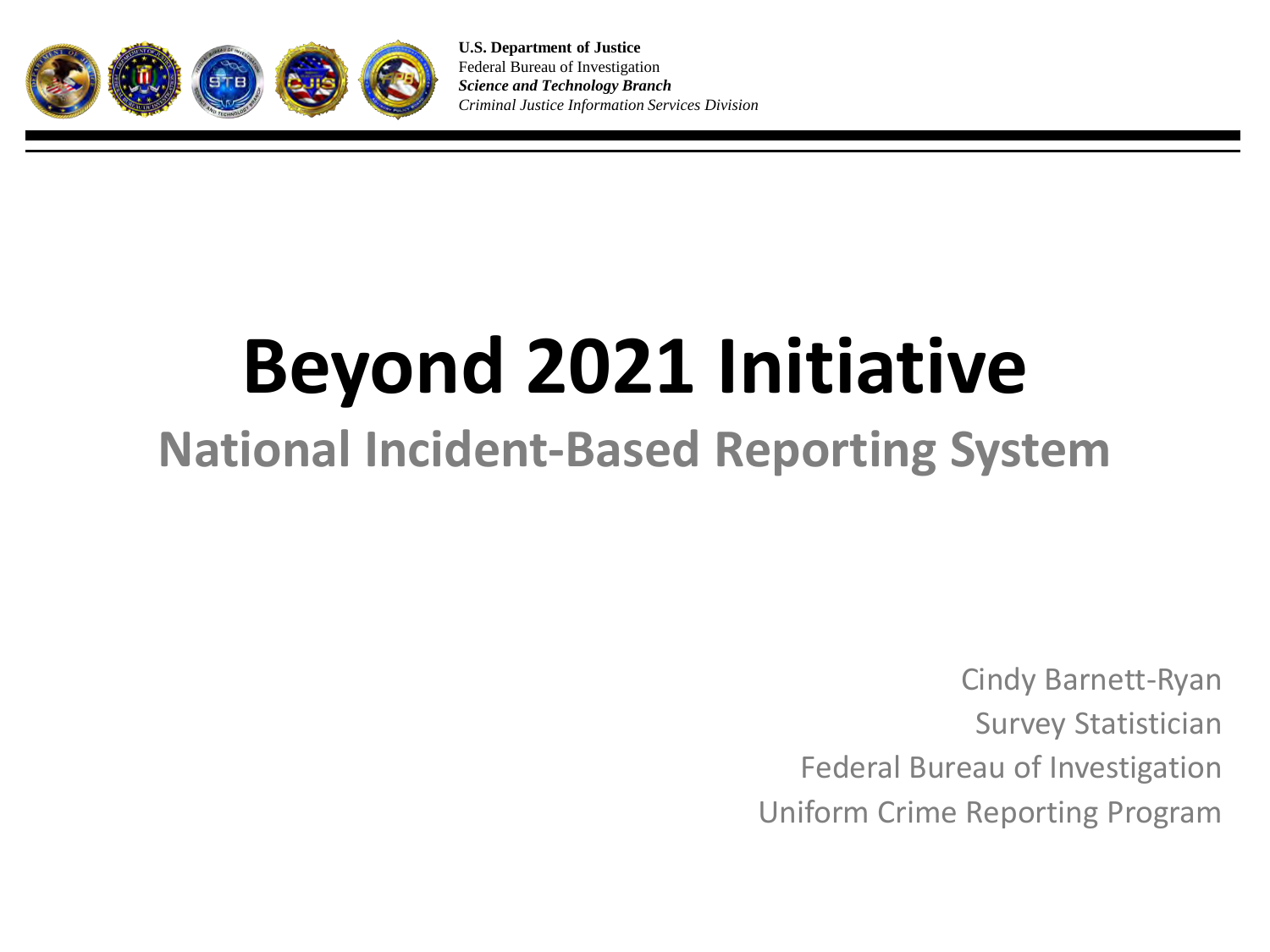

## Background

- Established in 2019 to assist in the creation of the FBI UCR Program Roadmap to 2021 and Beyond.
- Engage the stakeholder community through the Advisory Policy Board (APB)
	- UCR Subcommittee Task Force and Subject Matter Expert (SME) groups within the UCR Subcommittee of the APB
- Establishing recommendations for modifications to the FBI UCR Program in five areas:
	- Data Publication
	- Edward J. Byrne Justice Assistance Grants (JAG)
	- Data Elements
	- Data Collection Strategy
	- National Academy of Sciences Modernizing Crime Statistics Study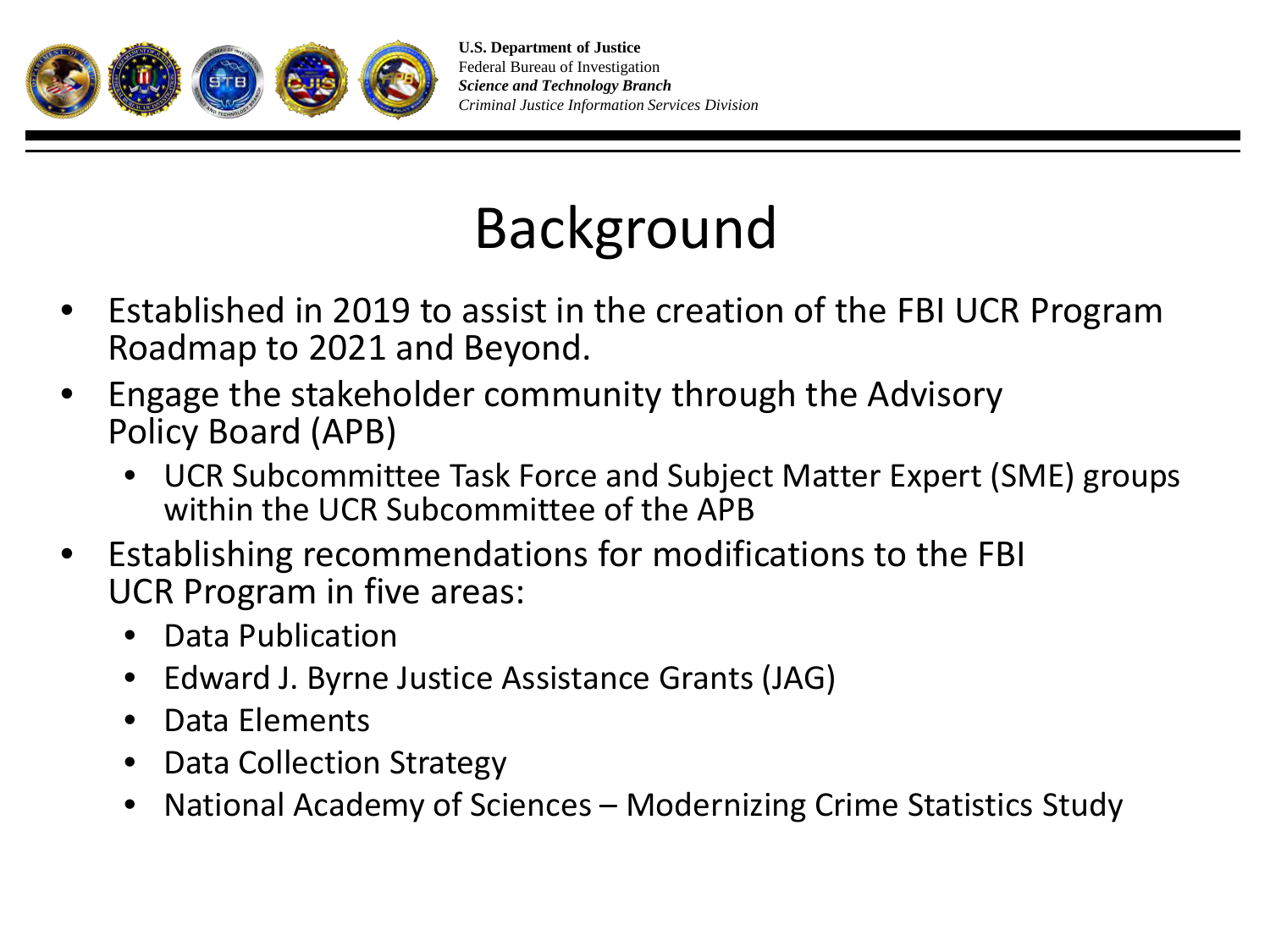

### Structure

- Beyond 2021 Task Force
	- The Beyond 2021 Task Force is charged with creating the recommendations that will be put forth to the UCR Subcommittee for the UCR Program Roadmap.
- Beyond 2021 SME Groups
	- Beyond 2021 SME Groups are charged with ensuring the value of FBI crime data is realized by all FBI UCR Program data submitters and consumers.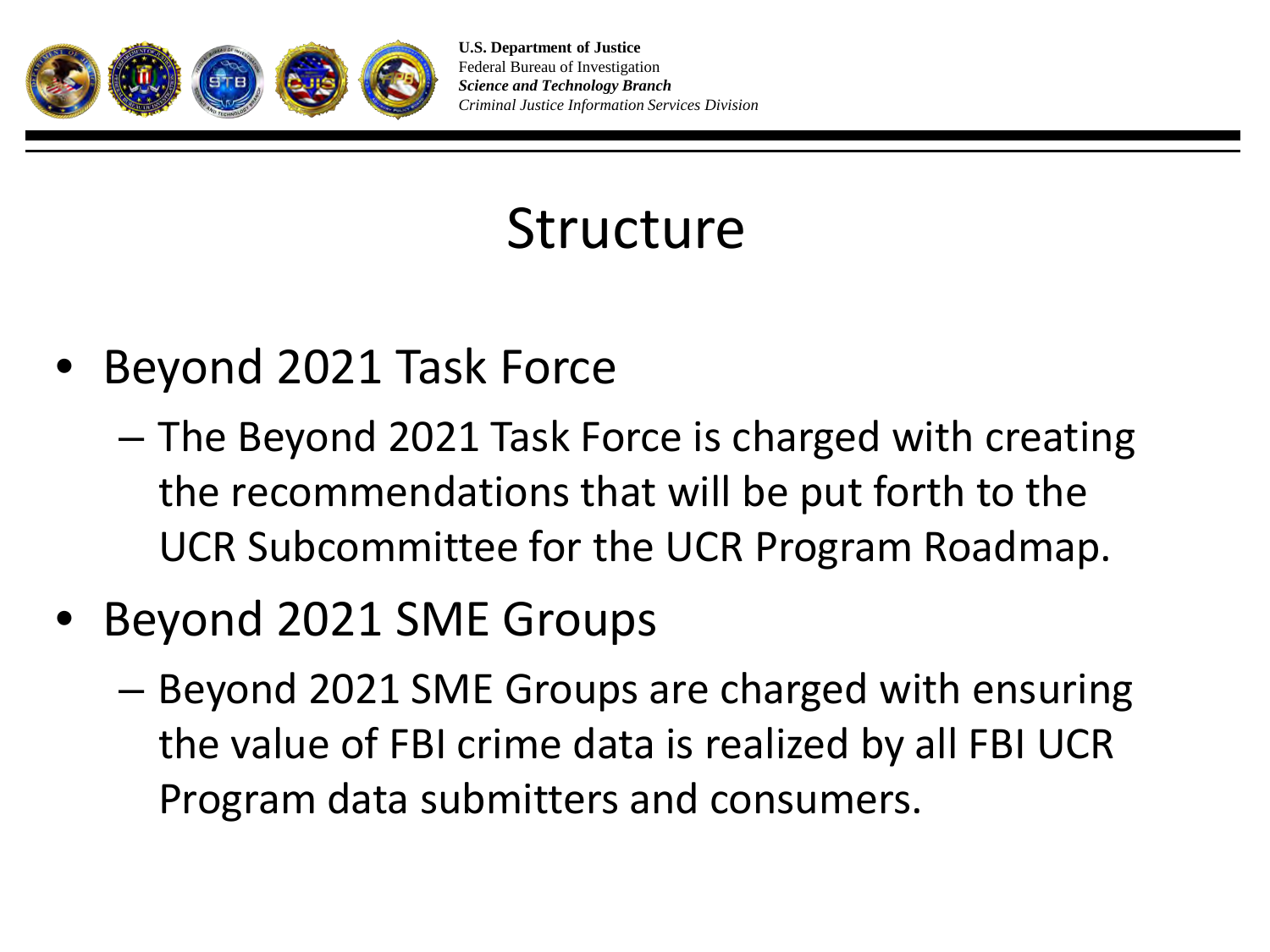

## Beyond 2021 SME Groups

- **Governance**
- Offense Definitions
- *Measures of Harm for Crimes Against Property and Society*
- *Measures of Harm for Crimes Against Persons and Other Violent Crime*
- Sex Offense Nomenclature
- *Publication*
- **Geolocation**
- JAG
- *Law Enforcement Officers Killed and Assaulted*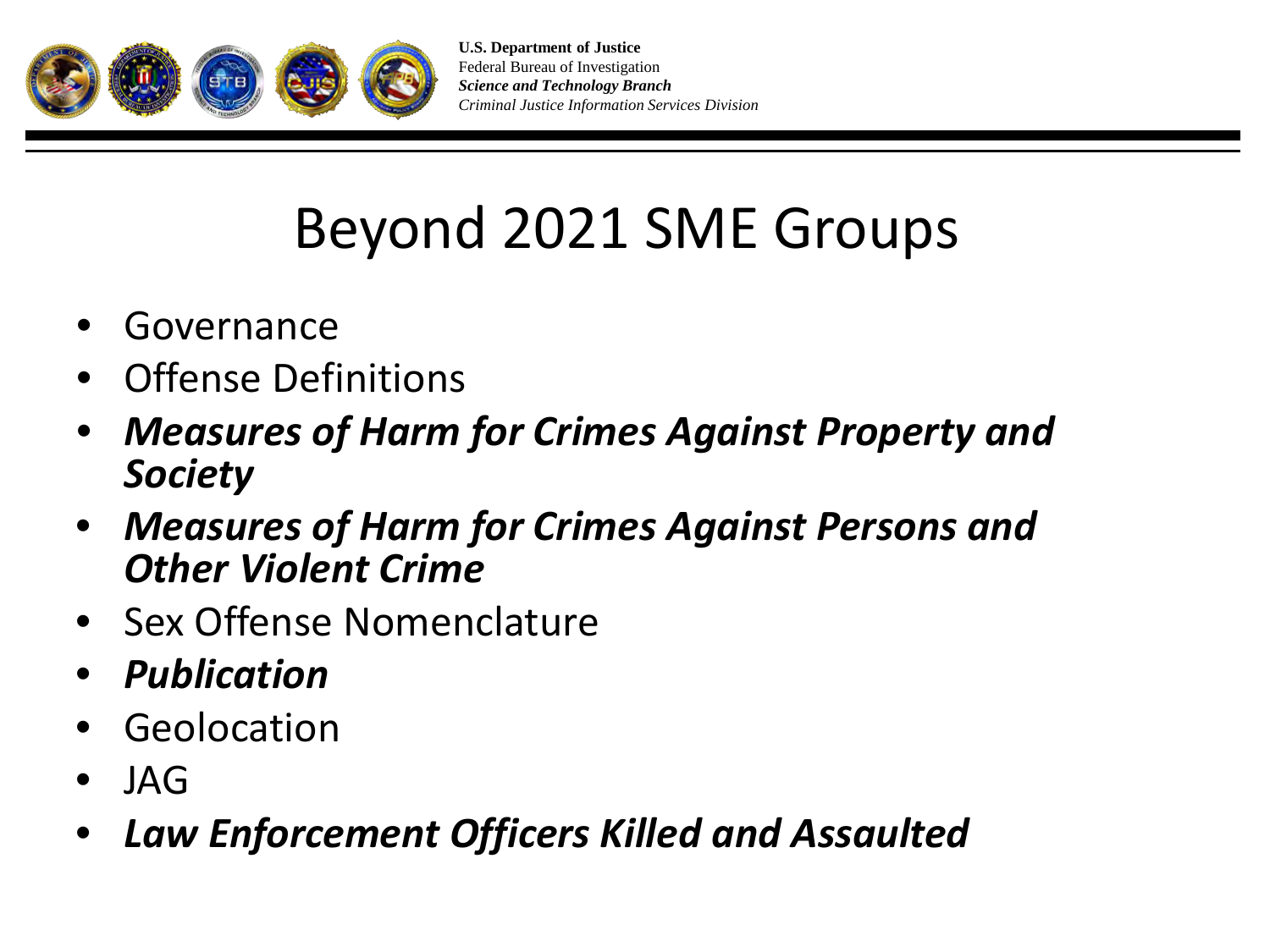

### Proposed Changes Recommended by the CJIS Advisory Policy Board

- Updating information on firearms and their use
- Adding injury information on homicide victims
- Updating sex offense definitions
- Endorsement of sub-jurisdictional geolocation added to the NIBRS incident
- Modernizing information on property and drug crime
- Creation of a NIBRS Offense Crosswalk repository
- Additional data values to existing data elements recommended outside of Beyond 2021 Initiative